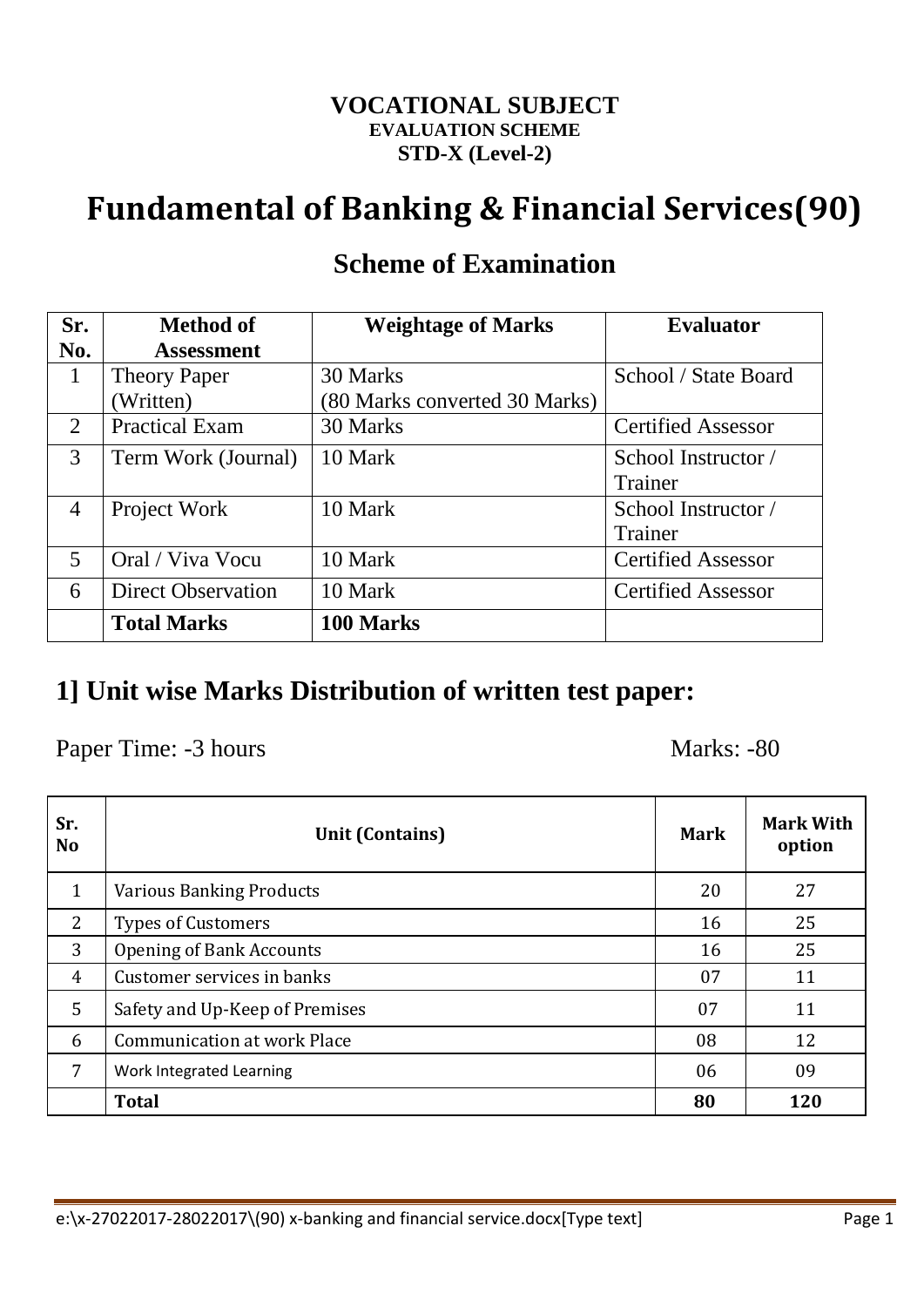### **2] Practical Exam:**

| <b>Practical Time</b>           | 3 Hours<br>$\bullet$                                                               |
|---------------------------------|------------------------------------------------------------------------------------|
| <b>Practical Subject</b>        | Fundamental of Banking & Financial<br>$\bullet$                                    |
|                                 | Services                                                                           |
|                                 | Any one practical should be given from the text book by lot system to each group / |
| individual.                     |                                                                                    |
| <b>Total Marks of Practical</b> | 30 Marks<br>$\bullet$                                                              |

### **3] Term Work (Journal):**

| • Term Work (Journal)            | Journal maintained by the students during the<br>$\bullet$<br>year. |
|----------------------------------|---------------------------------------------------------------------|
| • Term Work (Journal)<br>Subject | Fundamental of Banking & Financial Services<br>$\bullet$            |
| <b>Total Marks</b><br>$\bullet$  | <b>10 Marks</b>                                                     |

## **4] Project Work:**

- The project work given in syllabus is only for guideline.
- Candidate, with approval from the Instructor / Trainer, may choose any one project and prepare it.
- He has full liberty to prepare any useful project other than the mentioned projects.
- He may write a visit report about any nearest Industry and their product.
- One project should be compulsory for each student or a group of maximum 4 students.

**Total Marks 10 Marks**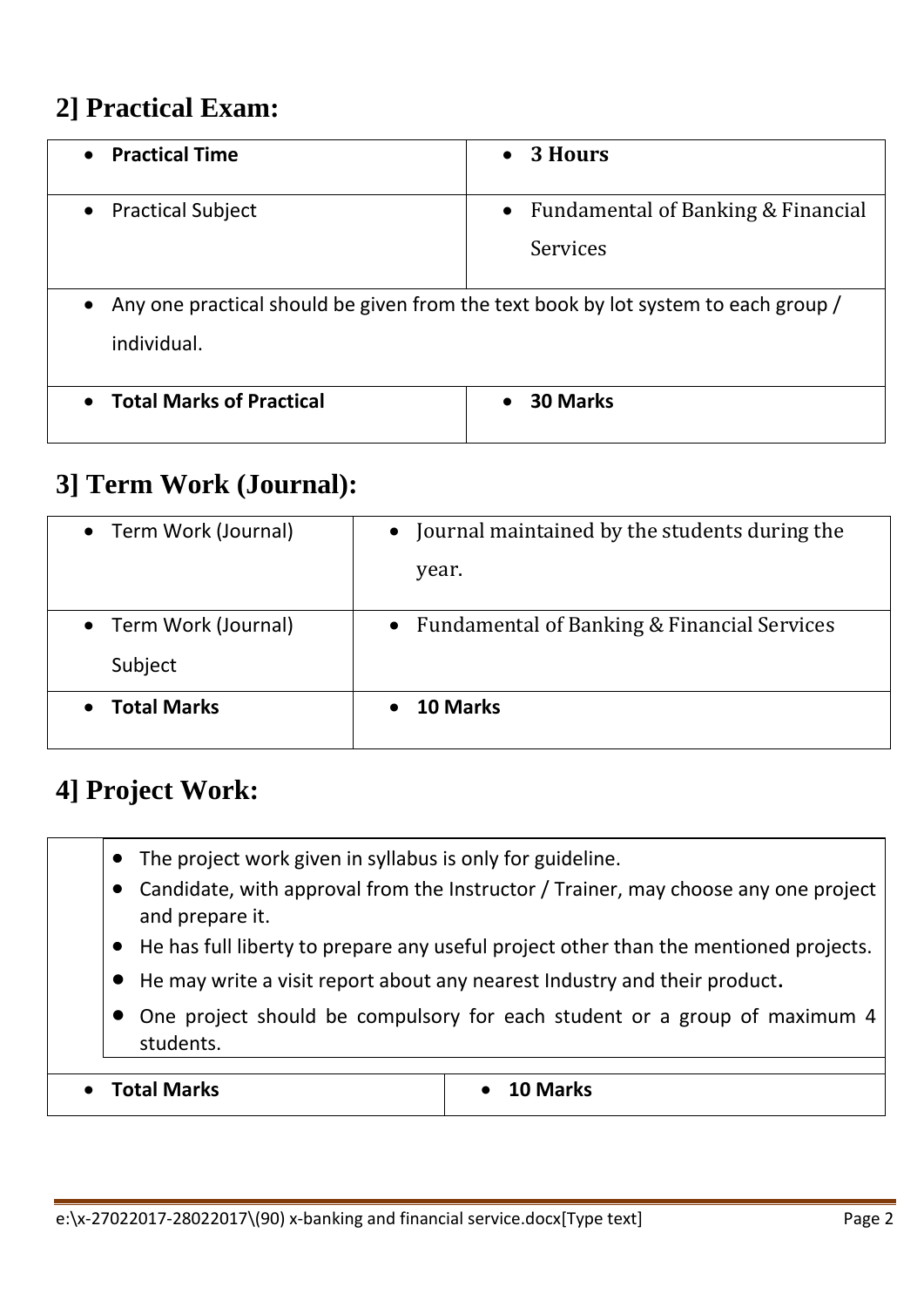# Written Test Paper - STD-X (Level-2) **Fundamental of Banking & Financial Services(90)**

Question Wise Distribution of Marks.

| Sr.            | <b>Types of Questions</b>   | <b>Marks</b> | <b>Marks</b> with |
|----------------|-----------------------------|--------------|-------------------|
| N <sub>0</sub> |                             |              | option            |
|                | Objectives (1 Mark)         | 20           | 20                |
| $\overline{2}$ | Short Answer Type (3 Marks) | 24           | 36                |
| 3              | Long Answer Type (4 Marks)  | 24           | 40                |
| 4              | Long Answer Type (6 Marks)  | 12           | 24                |
|                | <b>Total Marks</b>          | 80           | 120               |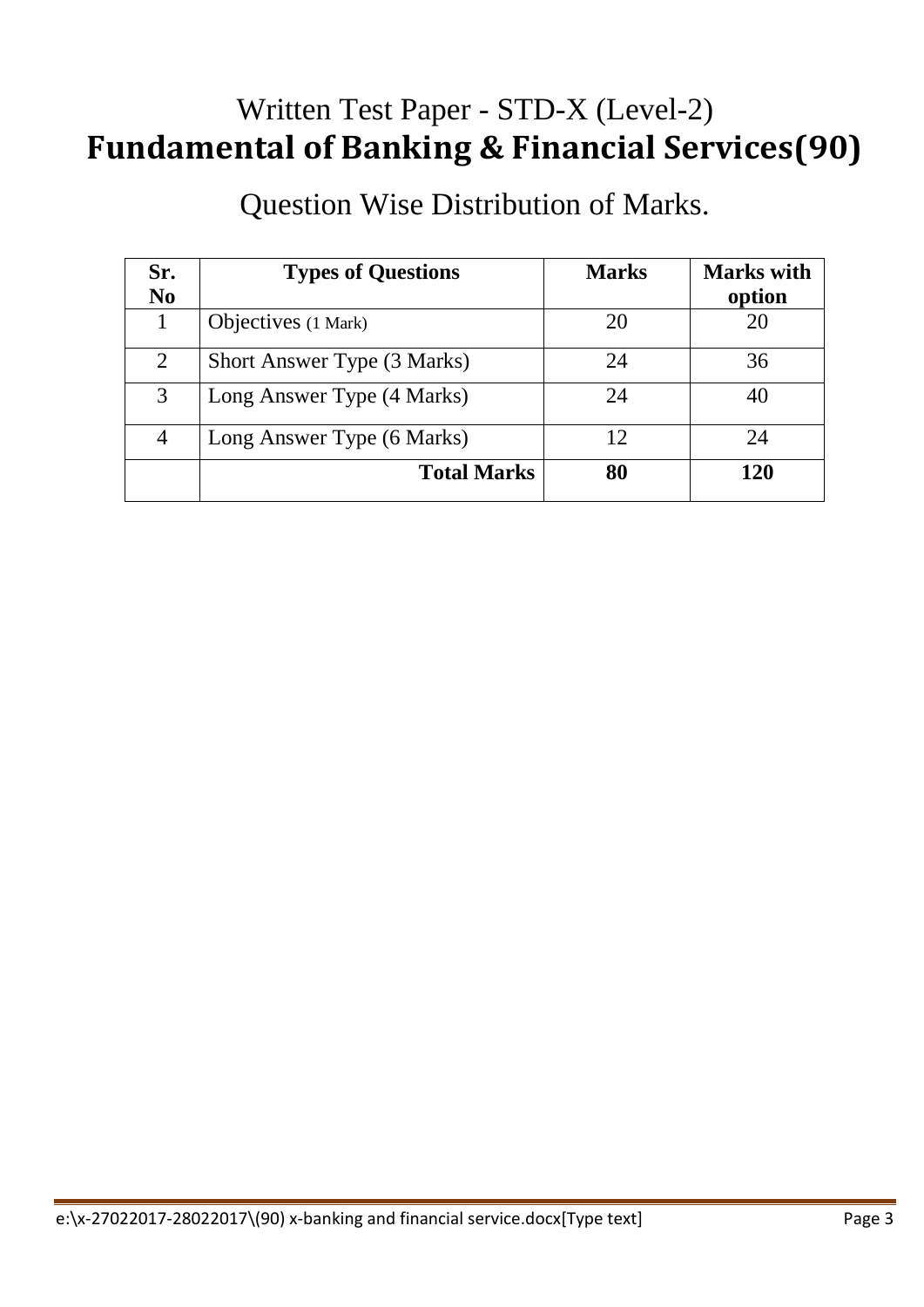## **Pattern of Question Paper**

# **STD- X (Level-2) Fundamental of Banking & Financial Services(90)**

Time: 3 hrs. Marks: 80

Notes: 1. All questions are compulsory. 2. Draw diagrams wherever necessary.

Q. No. 1.A) Select the correct alternative and rewrite the sentence / Fill in the Blanks. 5

B) Match the following pairs. 5

| 1. | A)            |
|----|---------------|
| 2. | B)            |
| 3. | $\mathcal{C}$ |
| 4. | D)            |
| 5. | E)            |

C) State the following statement is true or false. 5

- 2.
- 3.
- 4.
- 5.

 <sup>1.</sup>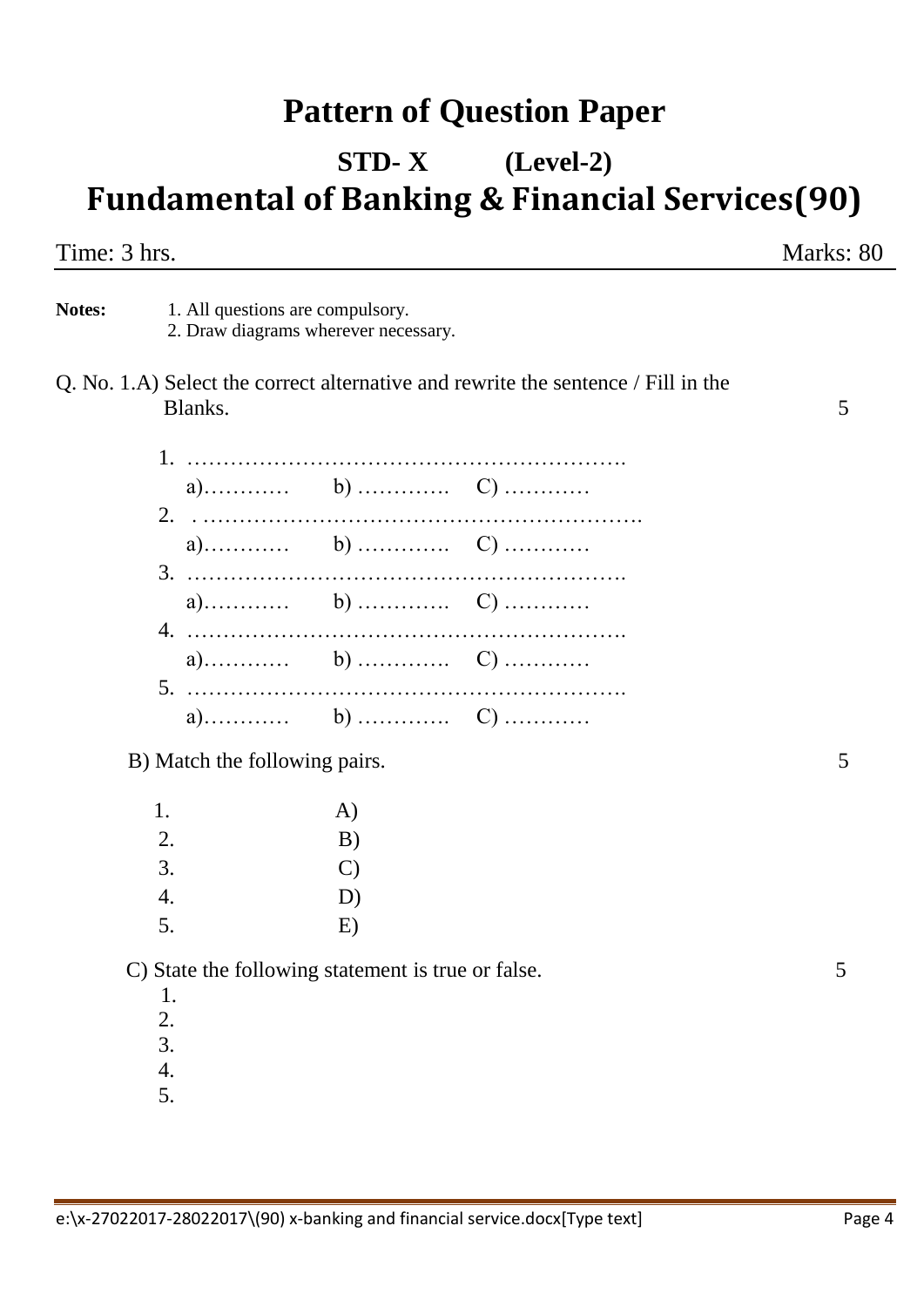- 3.
- 4.
- 5.

| Q. No. 2) Answer the following questions in short. (Any four) |  |
|---------------------------------------------------------------|--|
|---------------------------------------------------------------|--|

D) Answer the following questions in ONE sentence. 5

1. 2. 3. 4. 5.

6.

Q. No. 3) Answer the following questions in short. (Any four) 12

- 1. 2. 3. 4. 5.
- 6.

Q. No. 4) Answer the following questions in brief. (Any three) 12

- 3.
- 4.
- 5.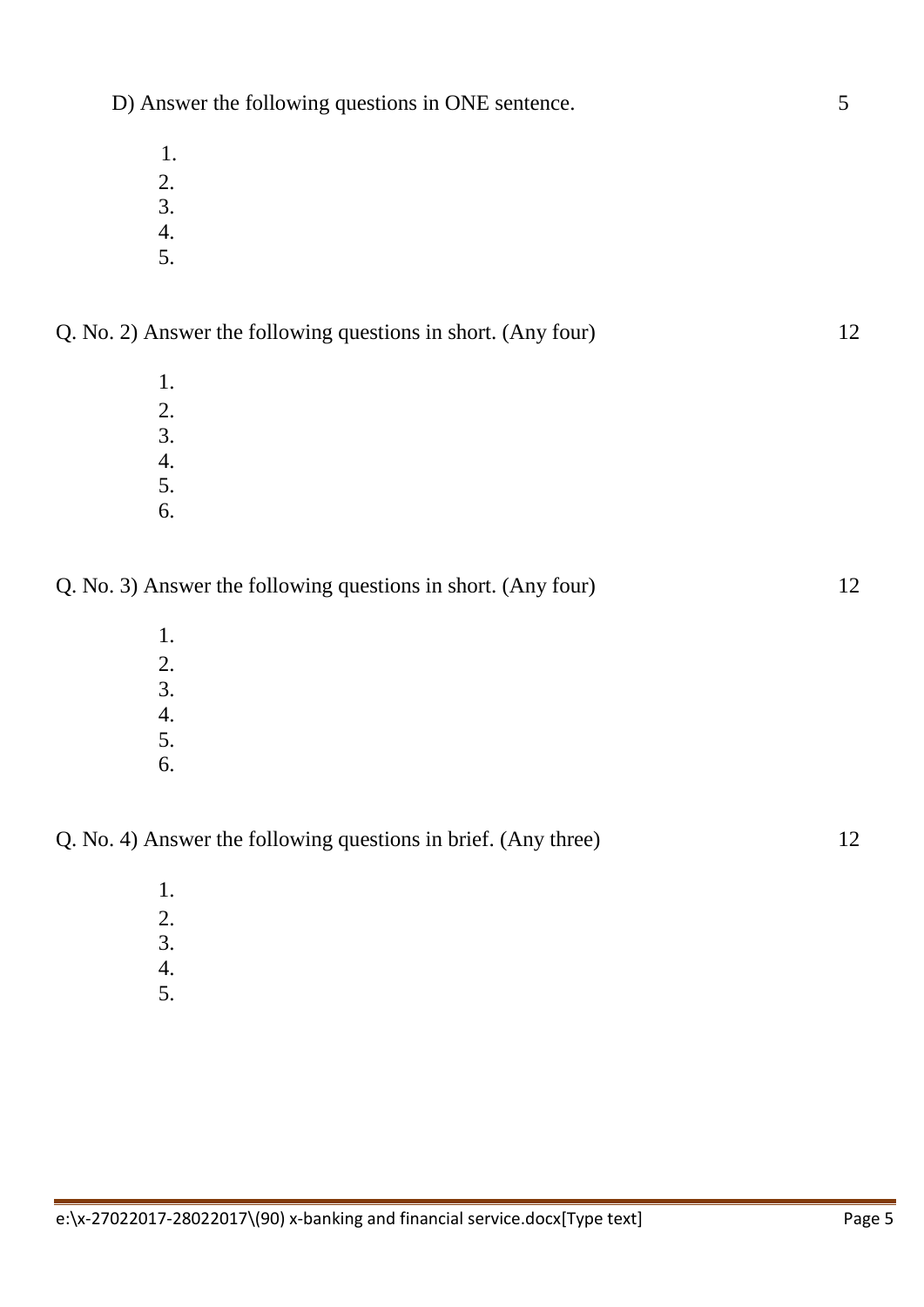Q. No. 5) Answer the following questions in brief. (Any three) 12

- 1. 2.
- 3.
- 4.
- 5.

Q. No. 6) Answer the following questions in brief. (Any two) 12

- 1.
- 2.
- 3.
- 4.

\*\*\*\*\*\*\*